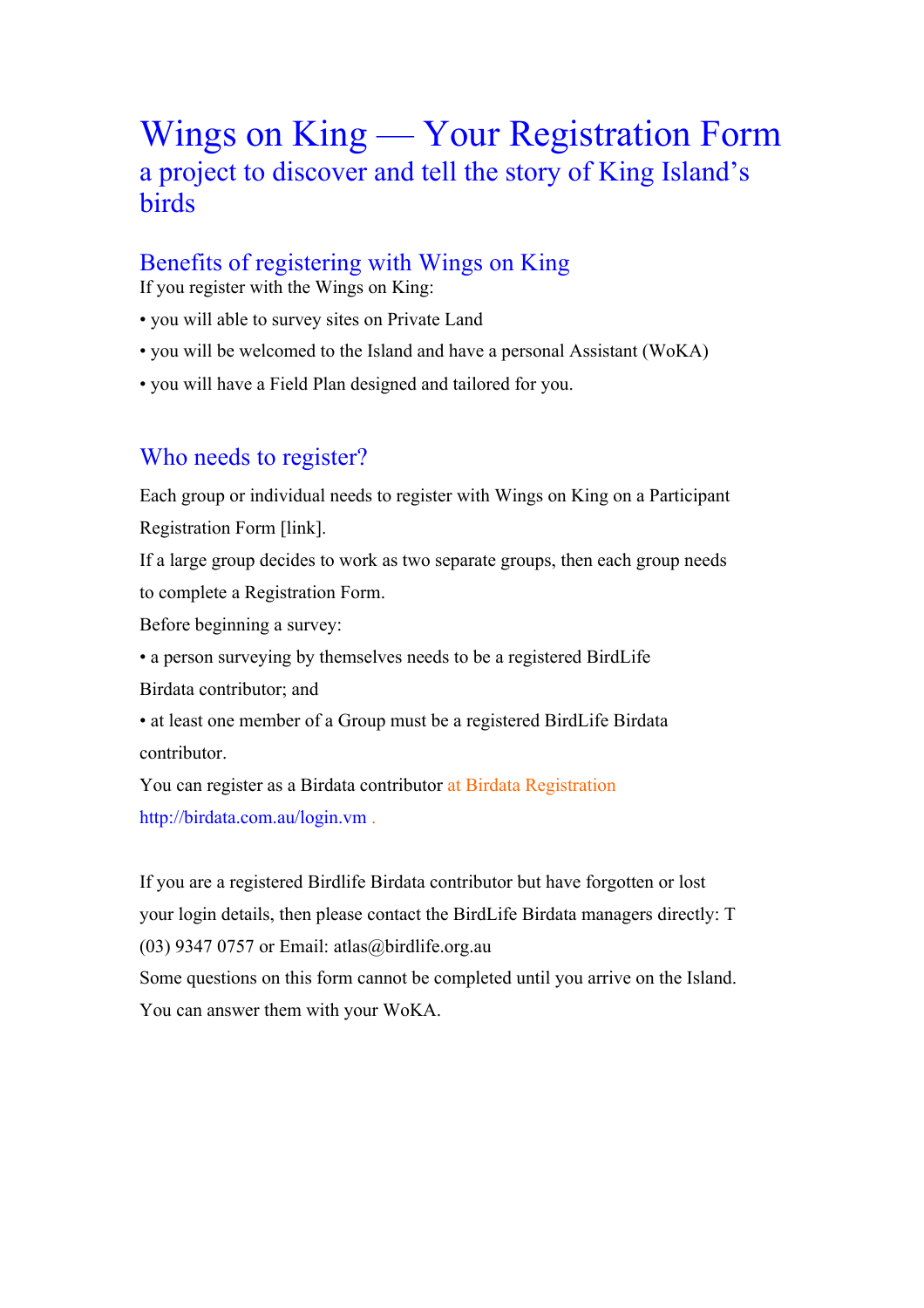# REGISTRATION FORM

Complete as indicated

NAME OF THE GROUP<sup>.</sup>

The Following questions relate to the personal details of the group and your visit to King Island

**1) Names, Contact Details and Atlas Numbers of Participants a) Group Leader:** (Primary Contact and Primary surveyor)

Name:……………………………………….

Address:……………………………………..

Phone (Home or work)……………………….

Mobile:……………………………………….

Mobile on King Island – if other than above.

Note: Telstra is the only mobile provider that works on King Island

Atlas Registration Number:……………………………………

b) Other Group Members: Names, Addresses and Phone details, with

Atlas Registration numbers if applicable:

- c)
- d)
- e)
- f)
- g)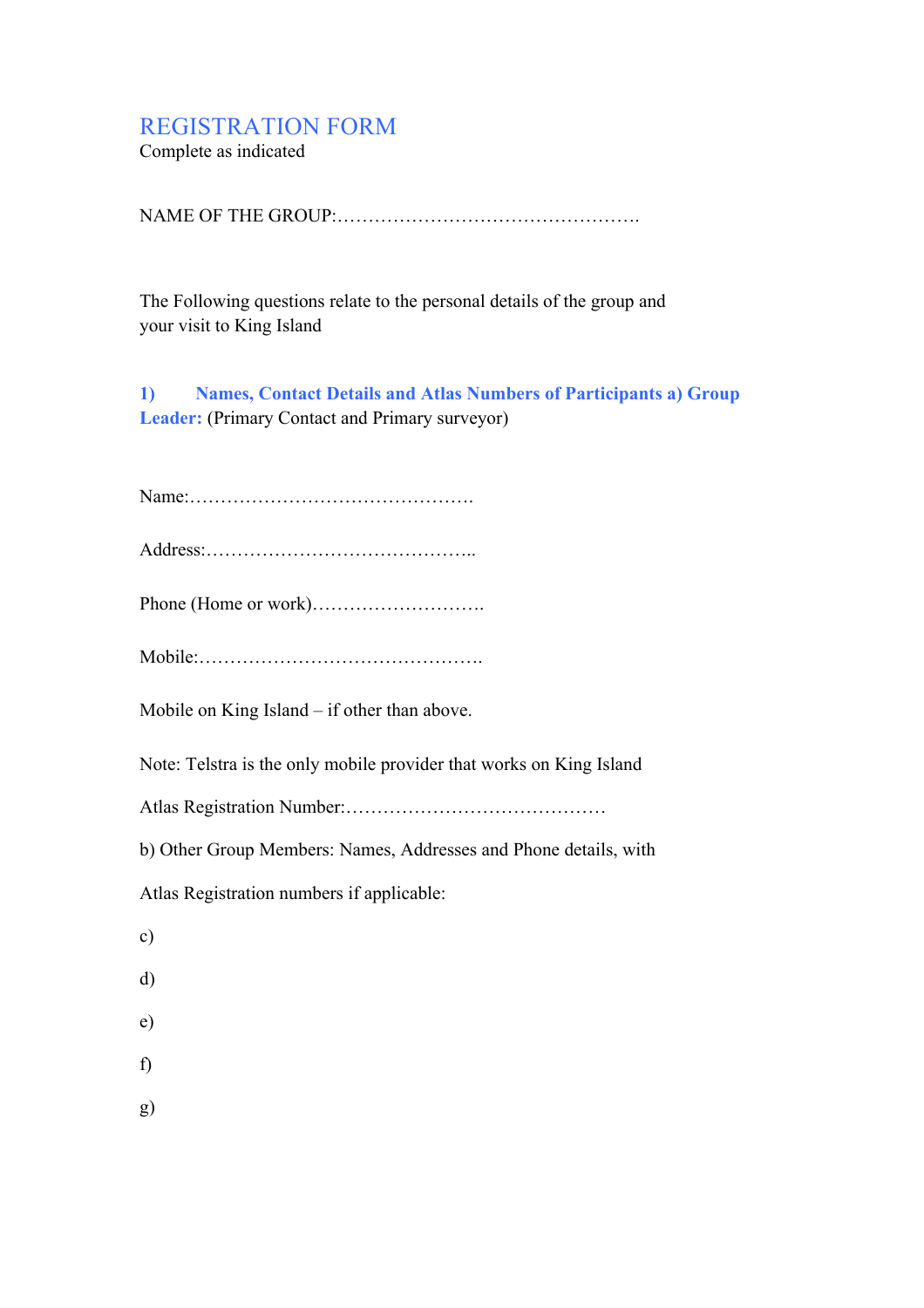#### **2) Dates the Group will be on the island and travel arrangements:**

Arrival date: Airline: Time:

Departure date: Airline:

Time:

#### **3) Accommodation – Name and address.**

…………………………………………………………………………………………

#### **4) Transport on the island:**

• Hired or Private: ………………………...... …………………………….

If hired, from whom: …………………….. ......................................

- Registration number: ………………….... ………………………….
	- Type 4WD or Sedan …………………… …………………………..

#### **5) Are you attending the Autumn 2020 organised survey weekend?**

Yes No If no please go to question 6

If yes we need to know what you plan to attend for catering purposes. Costs, if any, will be actual costs of each event with payment due on arrival.

Please tick which events you will be attending and indicate how many from your group

Thursday 23rd April Welcome and Orientation (free) 5.30-7

- Thursday 23rd April Birding for Beginners Workshop (free) 4.15-5.15
- Friday 24th April Bird Surveys Teams arrange own times
- Saturday  $25th$  April Bird Surveys as above
- Saturday 25th April Dinner and Presentation. Cataraqui Room, Ocean Dunes Hotel, Main Str Currie; Speaker Dr Jenny Lau, 'Birds and Fire'  $-6$  for 6.30 pm. (Own cost)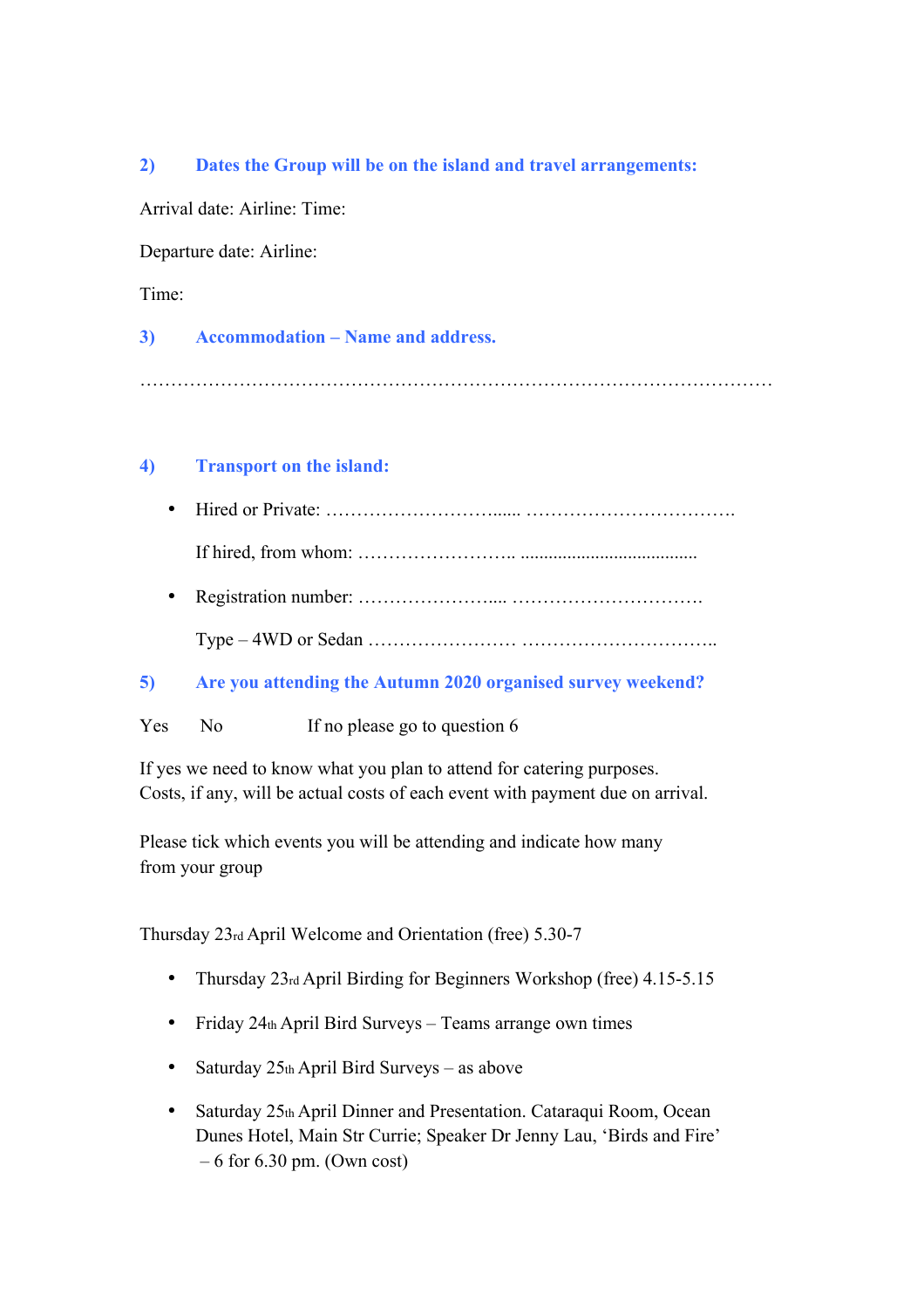## **6) Communication Arrangements with your WoKA**

These will be arranged after you have submitted your registration form and you have heard from your designated WoKA (Wings on King Assistant)

Debrief and Hand Over - Where and When:

Other contact if required:

…………………………………………………………………………………………..

## **7) Your Abilities and Requirements:**

The answers to these questions will be considered when developing your Field Plan. They should be answered on behalf of the whole group. Please place an X beside the most relevant category

a) Level of Birding expertise (tick appropriate)

- High (very Experienced)
- Medium (Average)
- Low (learning)

b) Knowledge and ID experience of Tasmanian endemic species (tick appropriate) including calls

- High (know them well)
- Medium (seen/heard before but infrequently)
- Low (mainly new birds)

c) If you are not confident with the birds calls of the common birds of King Island including the Tasmanian endemics, do you have access to a recording of these calls for your reference?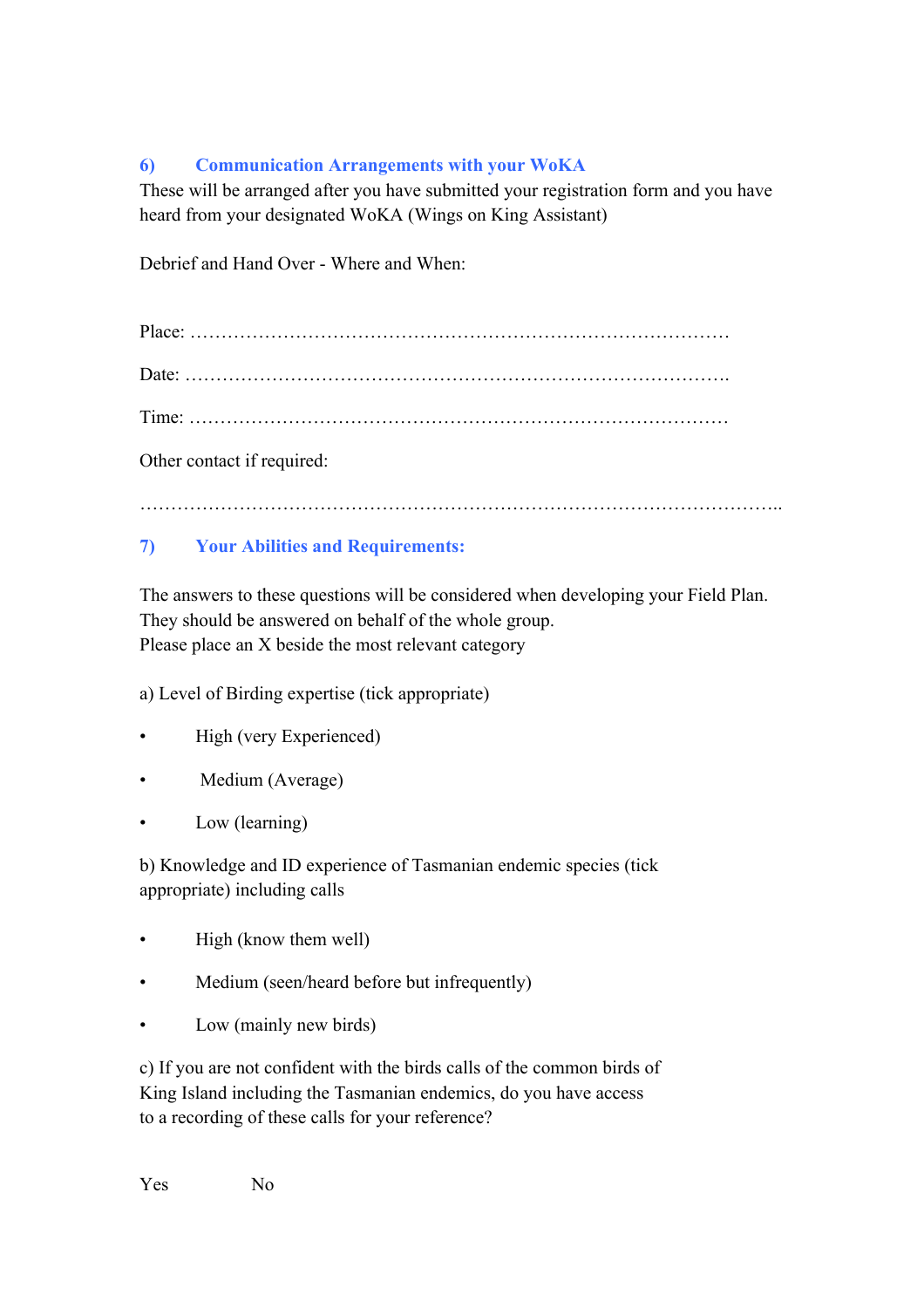d) How keen are you? Would you like to spend:

- All your time birding and surveying Love it (Speeders)
- Most but not all of your time surveying Love it but not exclusively (Trotters)
- Some of your time surveying Interested but also interested in other aspects of King Island (Cruisers)

#### e) Method of submitting Birdata (tick preferred):

• On-line by hard-copy

If by hard-copy, then will you require Atlas data sheets

Yes No

f) How fit are you?

- Grade 1: Flat even compacted surface with no steps or steep sections. Suitable for wheelchair users with assistance
- Grade 2: Compacted walking surface with gentle hills only and/or some Steps
- Grade 3: Suitable for most ages and fitness levels. May have short steep hill sections or rough surface steps
- Grade 4: Ground may be rough, steep and/or include bush that requires scrambling through
- g) Do any members of the Group have a medical condition that should be taken into account when designing your Field Plan? For example, many farms use electric fences. Generally, it is easy to negotiate these without any chance of getting a shock, but do you have a condition where extra care is required? ………………………………………………………..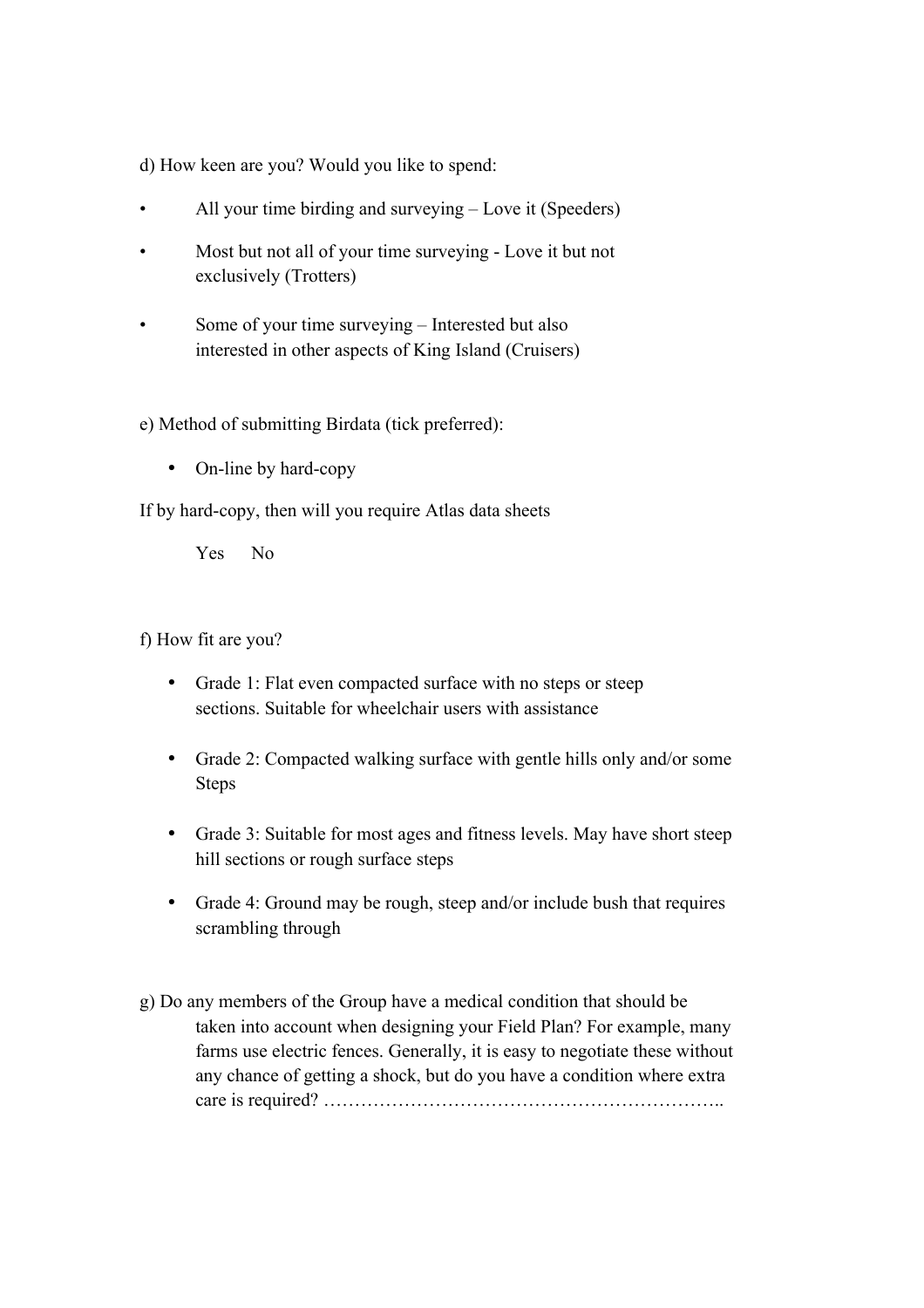- h) Before signing the Attendees Form, you must disclose any known medical conditions to your Group Leader and/or to your WoKA. This is your decision that should be made with your own health and safety in mind.
	- Yes (please indicate what needs to be considered eg Allergy to grass seed)…………………………………………………….....

• No

i) Do any members of the Group have First Aid Qualifications?

Group Members Name:……………………………………. Qualification:………………………………………………

Wings on King provides a First Aid Kit as a part of your WoK Kit

PLEASE NOTE: All Participants must sign the List of Attendees Sign-On Form including the disclosure of any relevant medical condition to the Group Leader.

Other Relevant Information you may think your WoKA should know if any

………………………………………………………………………………………… …………………………………………………………………………………………. …………………………………………………………………………………………